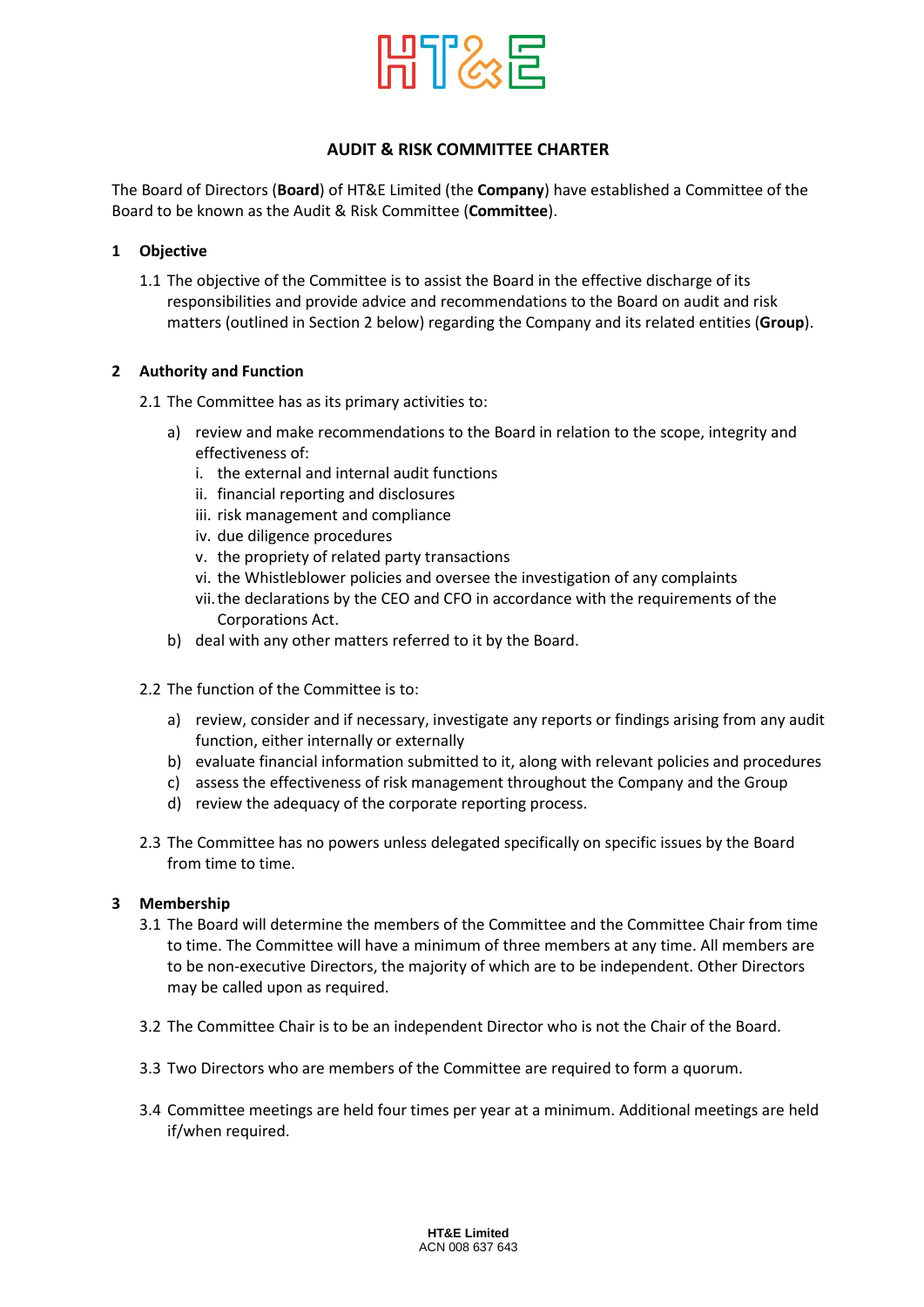

3.5 Committee meetings are regularly attended by the Chief Executive, the Chief Financial Officer, other senior management, the external auditors and internal auditor, by invitation.

#### **4 Responsibilities**

#### **4.1 Reviewing Financial Statements**

This function is to take place before the Board of Directors meet to approve the financial statements (including related ASX releases).

The objectives of the review of the Group's financial statements are to confirm:

- 4.1.1 compliance with Accounting Standards, Corporations Act and Regulations and other mandatory professional reporting requirements that support best practice
- 4.1.2 that they reflect the understanding of the Committee members of, and otherwise provide a true and fair view of, the financial position and performance of the entity
- 4.1.3 the appropriateness of the accounting judgements and choices exercised by management in preparing the financial statements
- 4.1.4 the consistency of disclosures in the financial statements with previous financial statements and with other disclosures made by the Company to the financial markets and other public bodies
- 4.1.5 to review any applicable overseas financial reporting requirements depending on the nature of the overseas entity.

#### **4.2 Engagement of the External Auditors**

The Committee should oversee HT&E's relationship with its external auditors including:

- 4.2.1 the appointment, removal, performance and remuneration of external auditors
- 4.2.2 consideration and acceptance of the annual audit plan
- 4.2.3 monitor the progress of audits and relationships between external auditors and management
- 4.2.4 monitor the independence of the auditors and provide written advice to the Board regarding auditor independence
- 4.2.5 monitor and approve all audit and non audit services provided to HT&E and the Group by the external auditor with reference to the policy on non-audit fees and independence (Audit Firm Service Provider Policy)
- 4.2.6 the competency and reputation of the auditors including the rotation of the audit engagement partner
- 4.2.7 monitor processes for employment of former members of the external auditor by the Company.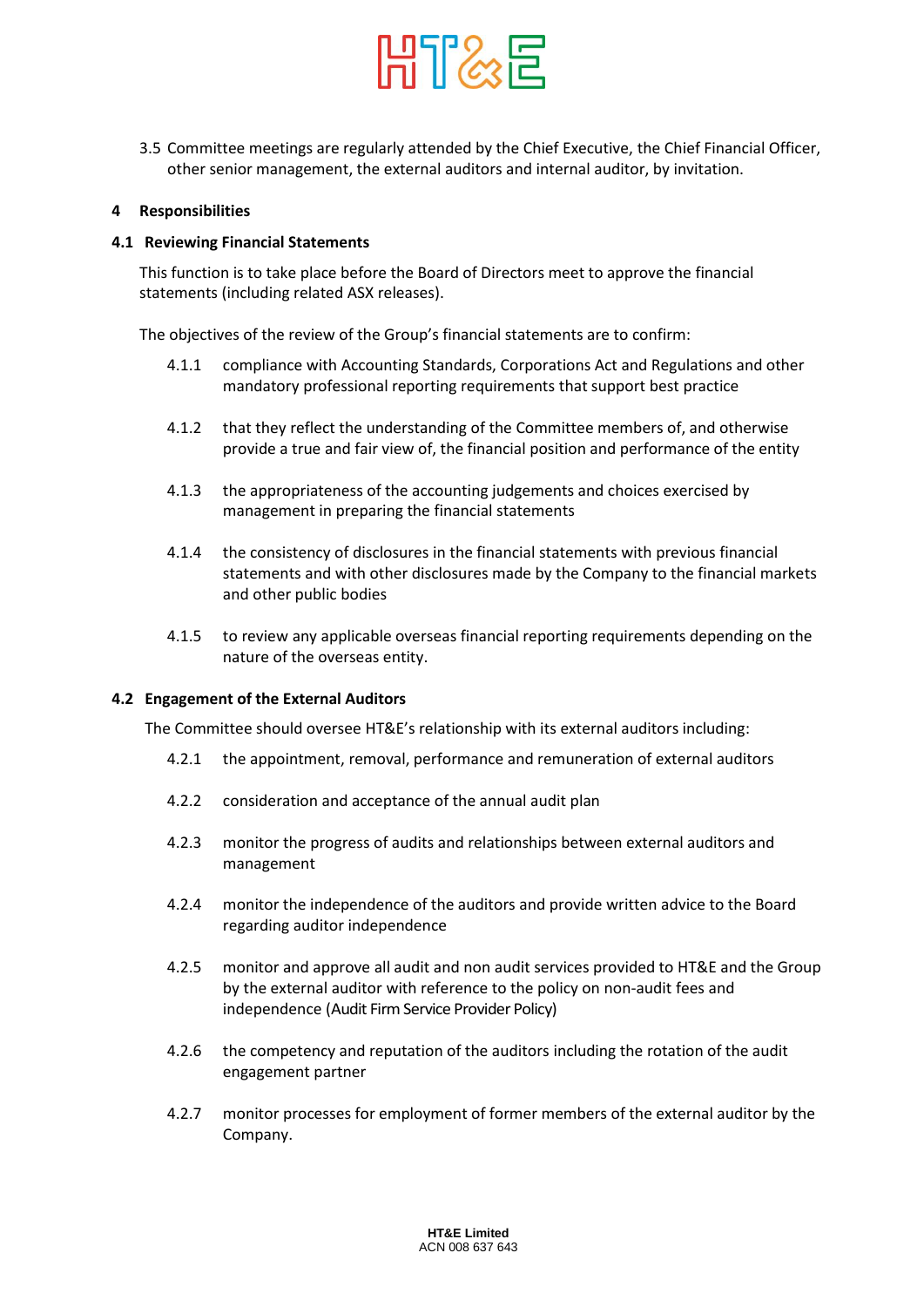

## **4.3 Communication with Auditors**

The Committee should consult with auditors in relation to the following:

- 4.3.1 The Annual Audit Plan:
	- a) nature and scope of planned external and internal audits
	- b) to highlight areas of risk, potential problems or issues
	- c) to ensure that all areas of concern to the Committee and the auditors are addressed.
- 4.3.2 The Post Audit Review:
	- a) to discuss and review in detail any Board report prepared by the auditors
	- b) to understand and consider the actions taken in relation to the issues identified in 4.3.2(a) above
	- c) to focus on areas which might be the subject of differences between management and the auditors
	- d) to review and assess the adequacy of compliance with all regulatory requirements and generally accepted accounting principles
	- e) to review the auditor's report and discuss it in detail with the auditor
	- f) to have particular regard to issues, the resolution of which require significant levels of judgment.
- 4.3.3 Management Controls:
	- a) to review and monitor internal controls to consider whether they are adequate and effective to minimise financial and other major operating risks
	- b) to review the integrity and prudence of procedures for management control
	- c) to consider the adequacy of internal controls by reviewing external audit management letters and internal audit reports and the response of management
	- d) to assess the extent of any corrective action being taken by management
	- e) to determine whether the auditor is satisfied that the response to previous letters and reports has been adequate.

#### **4.4 Risk Management**

The Committee is responsible for the oversight and independent review of the Company's and Group's risk management framework, including:

- 4.4.1 review the risk management policy on an annual basis and recommend any changes to the Board
- 4.4.2 review the effectiveness of the risk management framework which would include key risk management and compliance policies provided by management
- 4.4.3 monitor management's performance against the risk management framework, including whether it is operating within the risk appetite set by the Board
- 4.4.4 review and recommend to the Board any changes that should be made to HT&E's risk management framework or to the risk appetite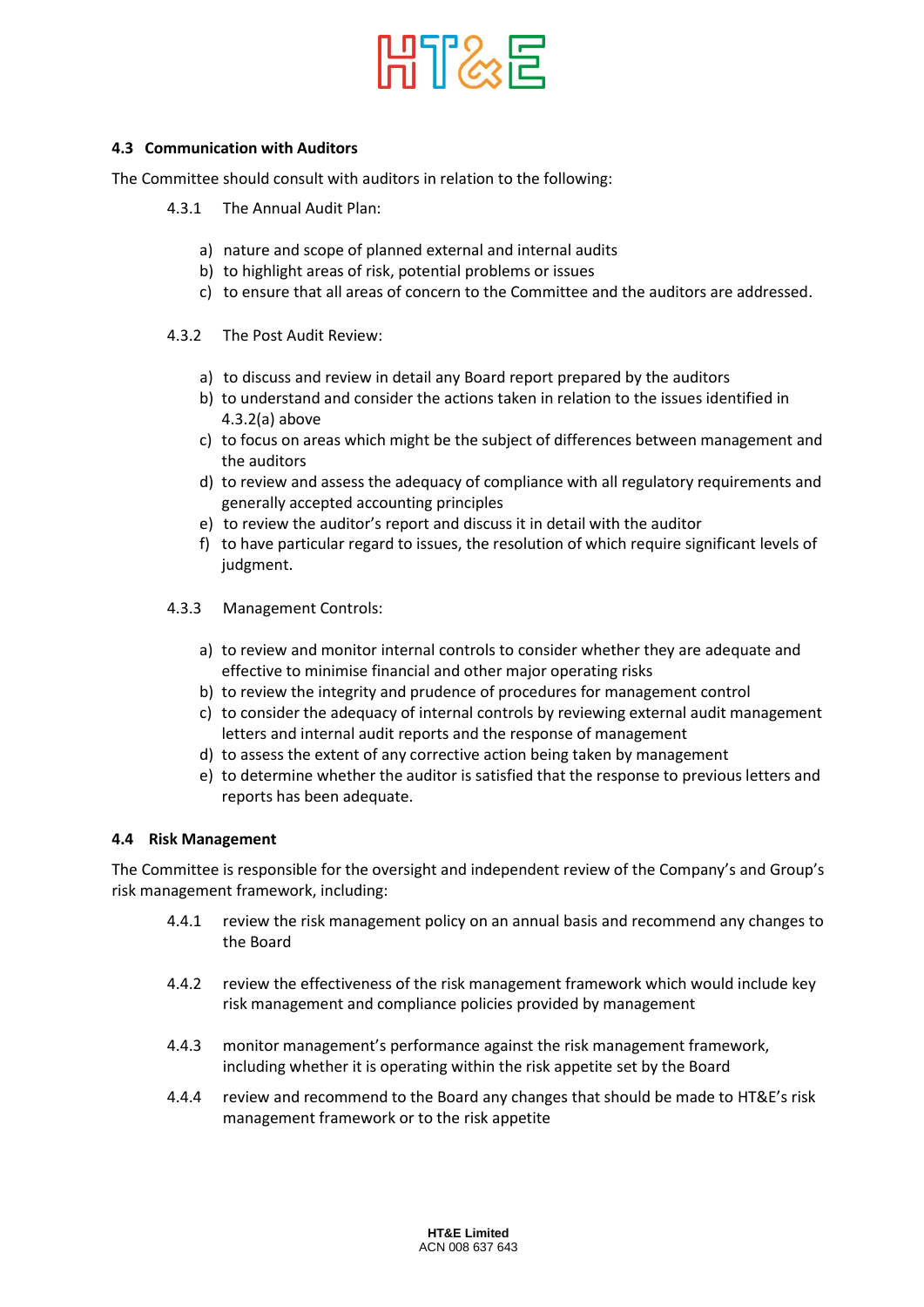

- 4.4.5 consider reports from management on the profiling of risks (both actual and emerging) by the Company and assess the effectiveness of the Company's responses to risk
- 4.4.6 provide the Board with regular reports on risk management
- 4.4.7 review any material incident involving fraud or break down in internal controls and any "lessons learned"
- 4.4.8 review the effectiveness of the insurance programme having regard to the insurable risks of the business.

## **4.5 Legal and Other Regulatory Obligations**

In enhancing its understanding of the Company and its business, the Committee may interview management, internal and external auditors (with or without management present), seek advice from external consultants or specialists (where the Committee considers that necessary or appropriate) and request management to furnish it with reports on topics such as (but not limited to):

- 4.5.1 budgets and budgetary scenarios
- 4.5.2 the legal environment facing the Company including any potential actions arising
- 4.5.3 the insurance coverage of Company employees and Directors
- 4.5.4 current issues affecting the industry
- 4.5.5 the effect of change in taxation or company legislation
- 4.5.6 to oversee the processes governing related party transactions.

#### **4.6 Internal Audit**

The Committee is responsible for the oversight and independent review of the Company's and Group's internal audit function, including:

- 4.6.1 the appointment and removal of the Head of Internal Audit
- 4.6.2 the scope and adequacy of the internal audit plan and its alignment to the Company's key risks
- 4.6.3 the objectivity of the internal audit function
- 4.6.4 act as a forum for communication between the Board, management, internal audit and external audit
- 4.6.5 review of internal audit reports and provision of advice to the Board on significant issues
- 4.6.6 monitor management's implementation of internal audit recommendations
- 4.6.7 review of any internal audit charter annually to ensure appropriate internal audit structure, authority, access and reporting arrangements